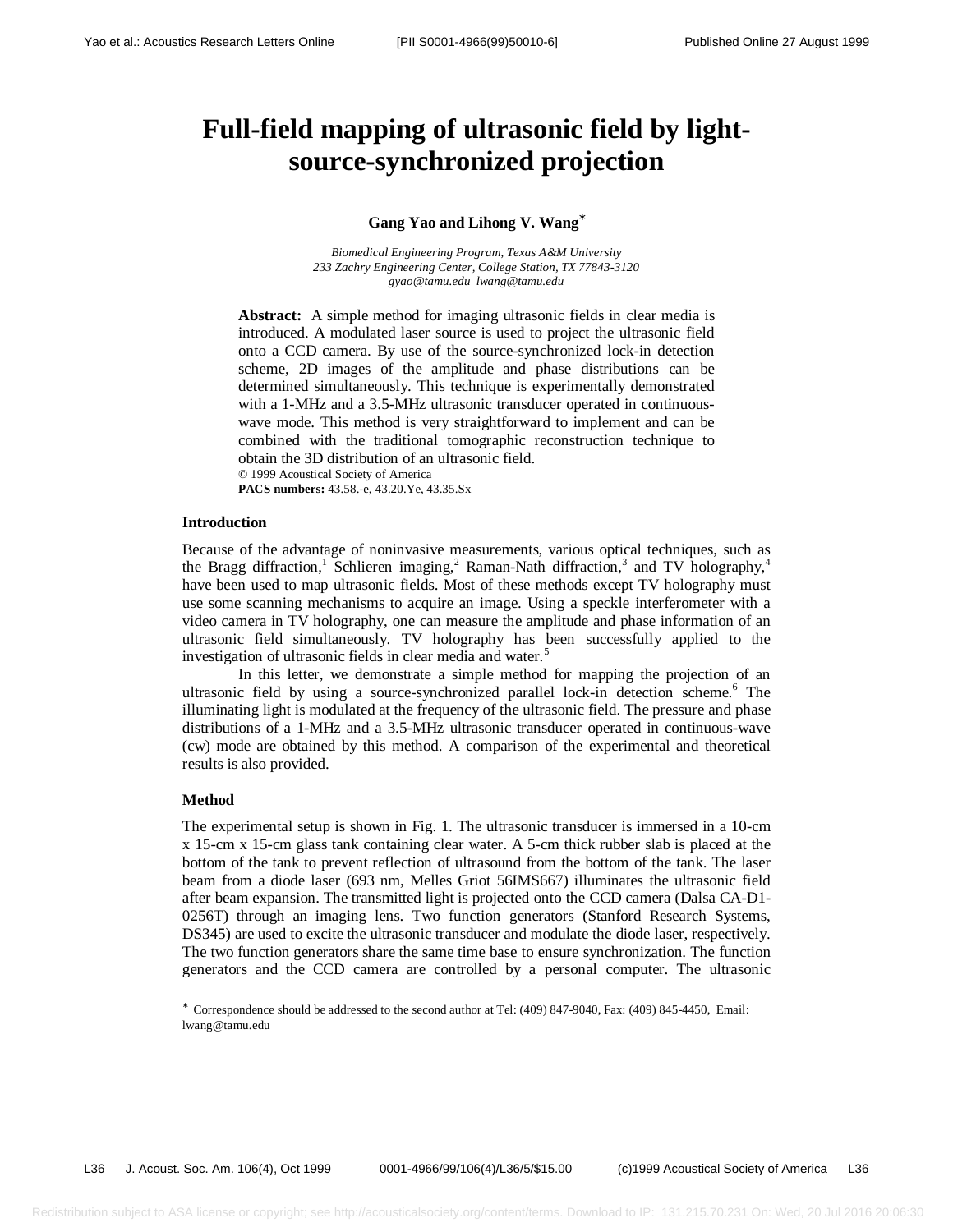transducer is mounted on a translation stage which is movable vertically (along the *X* axis). By moving the transducer along the *X* axis, different segments of the ultrasonic field can be imaged.



Fig. 1. Schematic sketch of the experimental setup for the measurement of ultrasonic fields in water. DL: diode laser; L1, L2, L3: imaging lens; WT: water tank; R: rubber slab; C: CCD camera; T: ultrasonic transducer.

A coordinate system is setup as shown in Fig. 1. The *X* axis is on the acoustic axis pointing to the ultrasonic transducer. The *Y* axis is perpendicular to both the acoustic and optical axes. The *Z* axis is along the optical axis pointing to the CCD camera.

The CCD camera is positioned before the focal plane of the imaging lens. In other words, we are working in the near-field region. In the Raman-Nath acousto-optic interaction regime, the near-field light intensity diffracted by an ultrasonic wave with frequency  $\Omega$  is: <sup>7,8</sup>

$$
I(x, y, Z, t) = CI_{i} \left( 1 + 2 \sum_{n=1}^{+\infty} J_{n} [2v_{x, y} \sin(2n\pi Z)] \times \cos[n(\Omega t + \Phi_{x, y} + \varphi)] \right),
$$
 (1)

where  $I_i$  is the incident laser intensity, C is a constant,  $J_n$  is the nth order Bessel function of the first kind,  $v_{xy}$  and  $\Phi_{xy}$  are respectively the effective Raman-Nath parameter and the effective phase of the ultrasonic field along the projection path,<sup>5</sup>  $\varphi$  is the initial phase of the ultrasonic wave, and  $Z$  is a normalized parameter defined as:<sup>8</sup>

$$
Z = (z - L) \times \lambda / (2n_0 \Lambda^2) , \qquad (2)
$$

where *L* is the interaction length between the ultrasonic field and the light,  $\lambda$  and  $\Lambda$  are respectively the optical wavelength and the acoustic wavelength,  $n_0$  is the refractive index of the medium. The effective pressure *P* can be derived from the Raman-Nath parameter as:

$$
P_{x,y} = \frac{v_{x,y} \lambda}{2\pi L(\partial n/\partial p)} \quad , \tag{3}
$$

where ∂*n/*∂*p* is the piezo-optical coefficient of the medium.

The incident laser  $I_i$  intensity is also modulated at the frequency  $\Omega$ :  $I_i = I_0 + I_1$  $I_0 \cos(\Omega t)$ . The CCD camera acts as a low-pass filter because of its low running frequency relative to  $\Omega$ . Considering  $J_1(x) \cong x/2$  at small x, the signal detected by the CCD camera can be written as:

$$
S_{\varphi}(x, y) = _{t} = CI_{0} + C_{1}I_{0}v_{x, y} \cos(\Phi_{x, y} + \varphi) , \qquad (4)
$$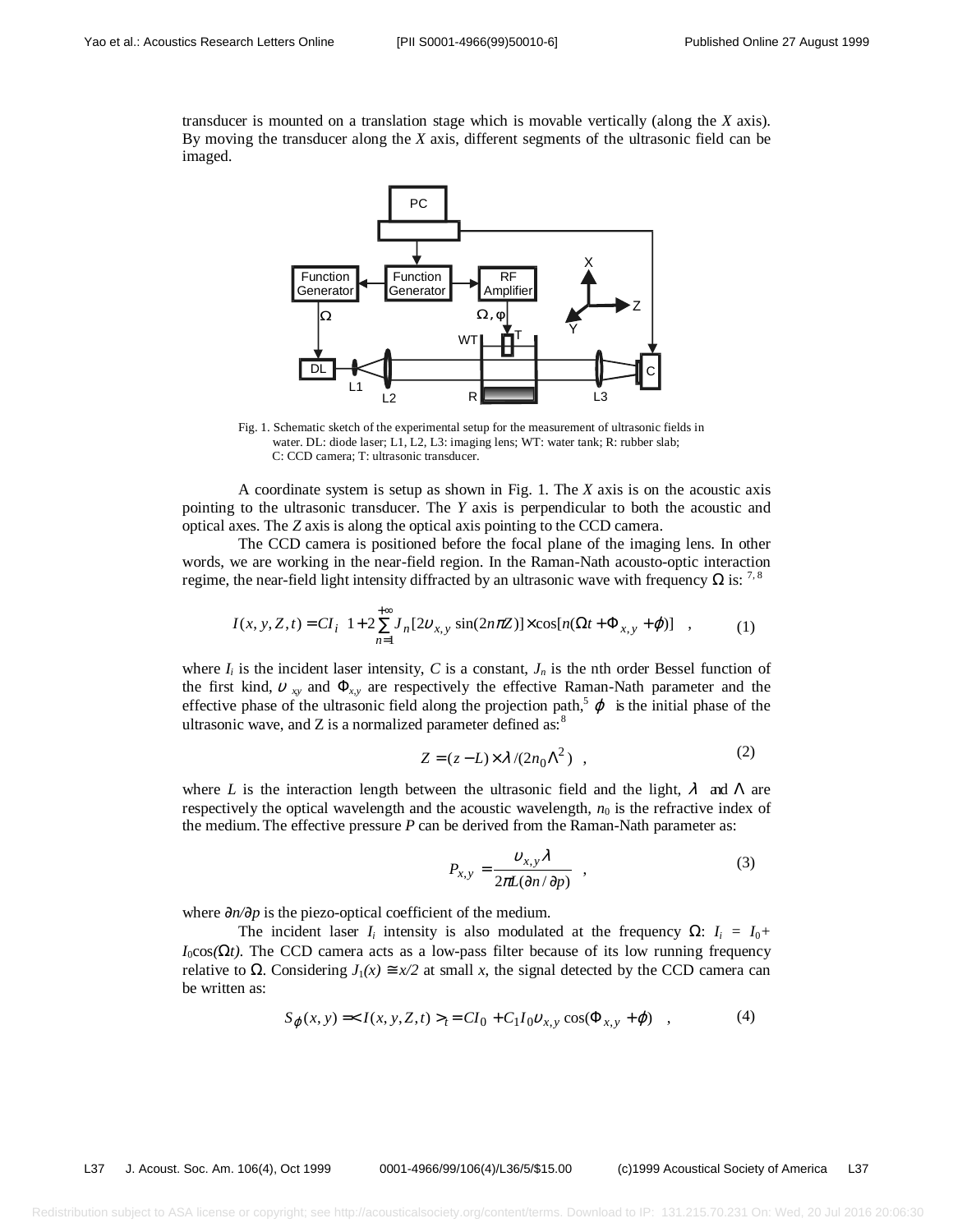where  $\langle I(x,y,Z_t)\rangle_t$  is the time average of the received light intensity in the exposure period of the CCD camera and  $C_1 = C\sin(\pi z)$ . In the experiment, the phase of the signal applied to the ultrasonic transducer is set sequentially to  $0^{\circ}$ ,  $90^{\circ}$ ,  $180^{\circ}$ ,  $270^{\circ}$  relative to the signal applied to the diode laser. The corresponding four frames of CCD images are acquired to calculate the amplitude and phase distributions of the ultrasonic field. The pressure-related Raman-Nath parameter  $v_{xy}$  and the phase  $\Phi_{xy}$  can be obtained as:

$$
v_{x,y} = \frac{1}{2C_1I_0} \sqrt{(S_{0^\circ} - S_{180^\circ})^2 + (S_{90^\circ} - S_{270^\circ})^2} \quad , \tag{5}
$$

$$
\Phi_{x,y} = -\tan^{-1} \frac{S_{90^\circ} - S_{270^\circ}}{S_{0^\circ} - S_{180^\circ}} \quad . \tag{6}
$$

The Raman-Nath parameter can be converted to effective pressure by Eq. (3) if the piezooptical coefficient of the medium is known.

# **Results and Discussion**

In the experiment, a ruler placed on the acoustic axis is imaged by the CCD camera to calibrate the magnification of the system. Figure 2 shows the ultrasonic field of a 1-MHz transducer (Panametrics V314-1.0/0.75) operated in cw mode with a focal length of 2.54 cm. The gray-scale images are obtained by combining three images corresponding to different ultrasonic-field segments. In the amplitude image, white color refers to the higher intensity and black color the lower intensity. In the phase image, the phase is wrapped between  $[-\pi,$  $+\pi$ ].



Fig. 2. 2D projection images of a 1-MHz ultrasonic field. (a) Experimental amplitude image; (b) experimental phase image; (c) theoretical amplitude distribution.

Figure 2(a) and 2(b) show the experimentally measured amplitude and phase distributions, respectively. Figure 2(c) shows the amplitude distribution calculated by the following equation:

$$
p(\mathbf{r},t) = C' \int_{s} \frac{p(s) \exp[j(\Omega t - \phi)]}{d} ds , \qquad (7)
$$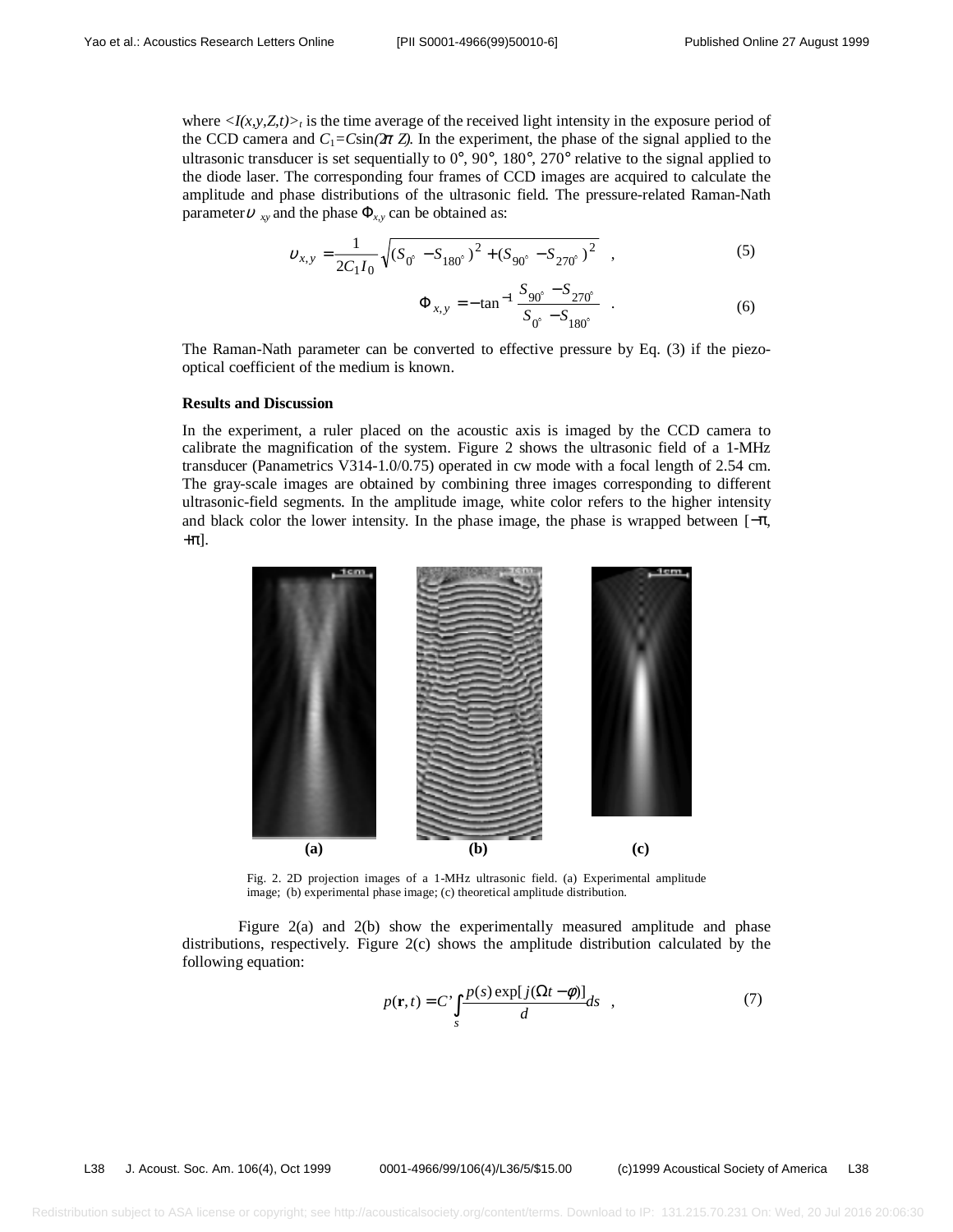where  $p(\mathbf{r}, t)$  is the pressure as a function of the spatial position **r** and time *t*, *C*' is a constant,  $p(s)$  is the pressure distribution on the surface of the ultrasonic transducer,  $\Omega$  is the angular frequency of the ultrasonic wave,  $\phi$  is the phase delay between a point on the transducer surface and the observation point, and *d* is the distance between a point on the transducer surface and the observation point. The integration is over the surface of the transducer.

As shown in Fig. 2, the experimental result and the theoretically modeled result agree with each other very well in the far field. In the near field, the difference is caused by the projection nature of the experiment. In the projection measurement, the measured amplitude corresponds to an effective pressure along the optic projection line in the ultrasonic field. More accurate results can be obtained by reconstruction<sup>5</sup> as in the traditional tomographic measurements. Figure 3(a) shows the 1D amplitude profiles along the horizontal direction (*Y* axis in Fig. 1) at the focus point (2.54 cm) obtained experimentally and theoretically. The measured FWHM (full width at half maximum) of  $\sim$ 2.1 mm is very close to the theoretical value of 2.2 mm. Figure 3(b) shows a plot of the phase along the acoustic axis of the transducer (*X* axis in Fig. 1). The measured period of the phase is  $\sim$ 1.43 mm, which is close to the wavelength of 1-MHz ultrasonic wave in water (1.48 mm).



Fig. 3. 1D plots of the 1-MHz ultrasonic field. (a) Amplitude plot along the Y axis; (b) phase plot along the ultrasonic axis.

This method can also be applied to mapping ultrasonic fields of higher frequencies. The amplitude and phase distributions of a 3.5-MHz ultrasonic transducer are shown in Fig. 4 to demonstrate this point.



Fig. 4. 2D projection images of a 3.5-MHz ultrasonic field. (a) Amplitude image; (b) phase image.

L39 J. Acoust. Soc. Am. 106(4), Oct 1999 0001-4966/99/106(4)/L36/5/\$15.00 (c)1999 Acoustical Society of America L39